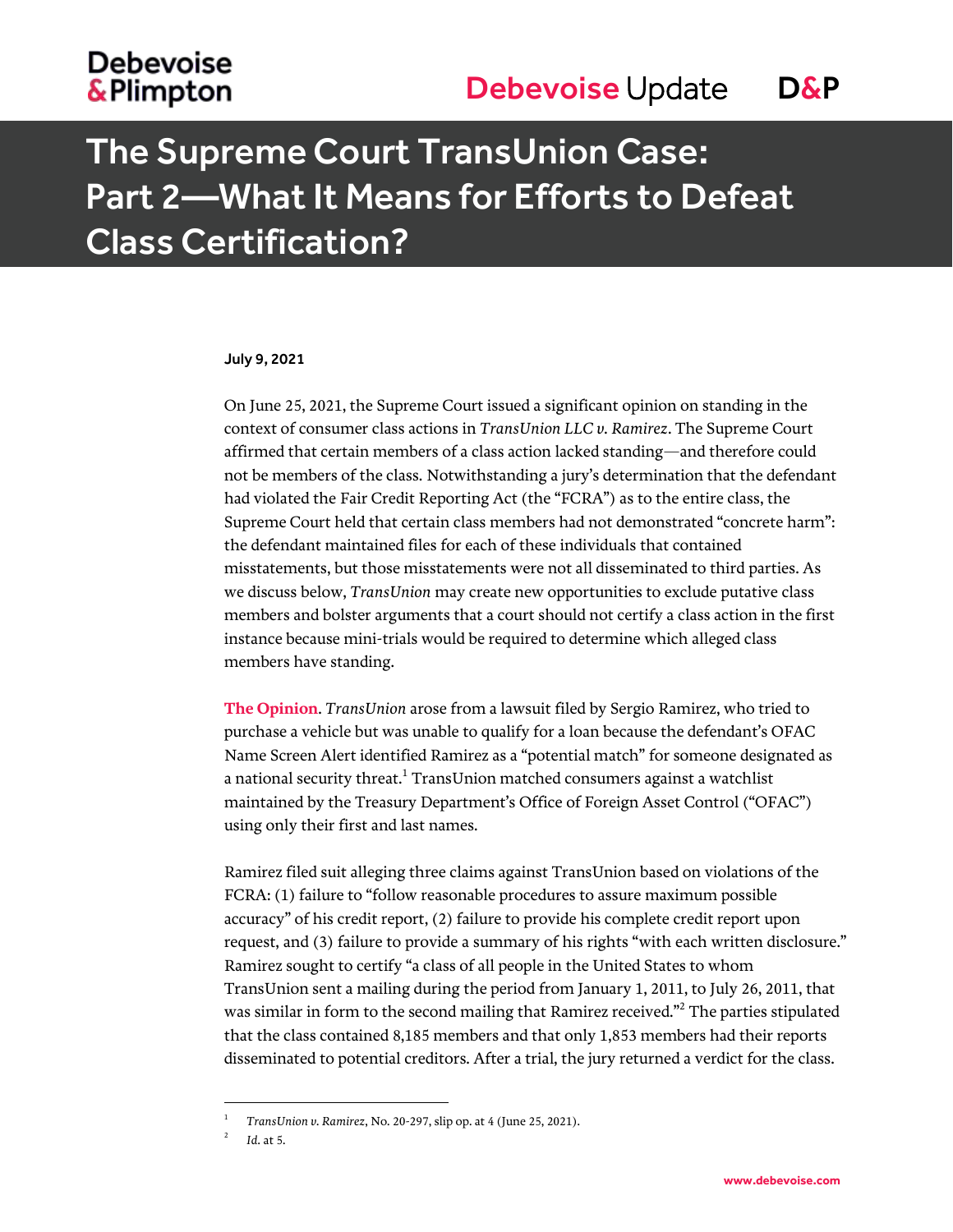TransUnion appealed on the basis that the class lacked standing and that Ramirez's claims were not typical of the class. The Ninth Circuit affirmed. The Supreme Court reversed, holding that the 6,332 class members whose credit reports were inaccurate, but not disseminated to third parties, did not suffer a "concrete injury" and therefore lacked standing—without which they could not be valid members of the class.<sup>3</sup>

The Court underscored the burden placed on a plaintiff to show standing in every action, including a class action. The Court began by stating that "[e]very class member must have article III standing in order to recover individual damages"—although, in a footnote, the court declined to decide "whether every class member must demonstrate standing *before* a court certifies a class."<sup>4</sup> Furthermore, "standing is not dispensed in gross; rather, plaintiffs must demonstrate standing for each claim that they press and for each form of relief that they seek (for example, injunctive relief and damages)."<sup>5</sup>

In this matter, the disputed question was whether plaintiff could meet his burden to show that class members had met the standing element of suffering concrete harm. The Court explained that harms can be concrete if they are physical or monetary, or if the injury bears "a close relationship to the harms traditionally recognized as providing a basis for the lawsuits in American courts," *e.g.*, reputational harm.<sup>6</sup> The fact that Congress created a cause of action does not necessarily mean that a violation of the statute in question caused the plaintiff to suffer concrete harm. The Supreme Court identified "an importance difference . . . between (i) a plaintiff's statutory cause of action to sue a defendant over the defendant's violation of federal law and (ii) a plaintiff's suffering concrete harm because of the defendant's violation of federal law." "Article III grants federal courts the power to redress harms that defendants cause plaintiffs, not a freewheeling power to hold defendants accountable for legal infractions."<sup>7</sup>

The Court then applied its analysis of concrete harm to the claims brought by Ramirez. The Court held that individuals who were the subject of an OFAC alert and whose reports were disseminated to third-party businesses had standing. The injury suffered by such individuals bore a close relationship to the reputational harm associated with defamation.

The Court, however, held that individuals in the class whose files contained misleading OFAC alerts—but were not disseminated to third parties—lacked standing. The Court explained that"[t]he mere presence of an inaccuracy in an internal credit file, if it is not

l

<sup>3</sup> *Id.* at 18.

<sup>4</sup> *Id.* at 15.

<sup>5</sup> *Id.* at 15–16.

<sup>6</sup> *Id.* at 9.

<sup>7</sup> *Id.* at 11.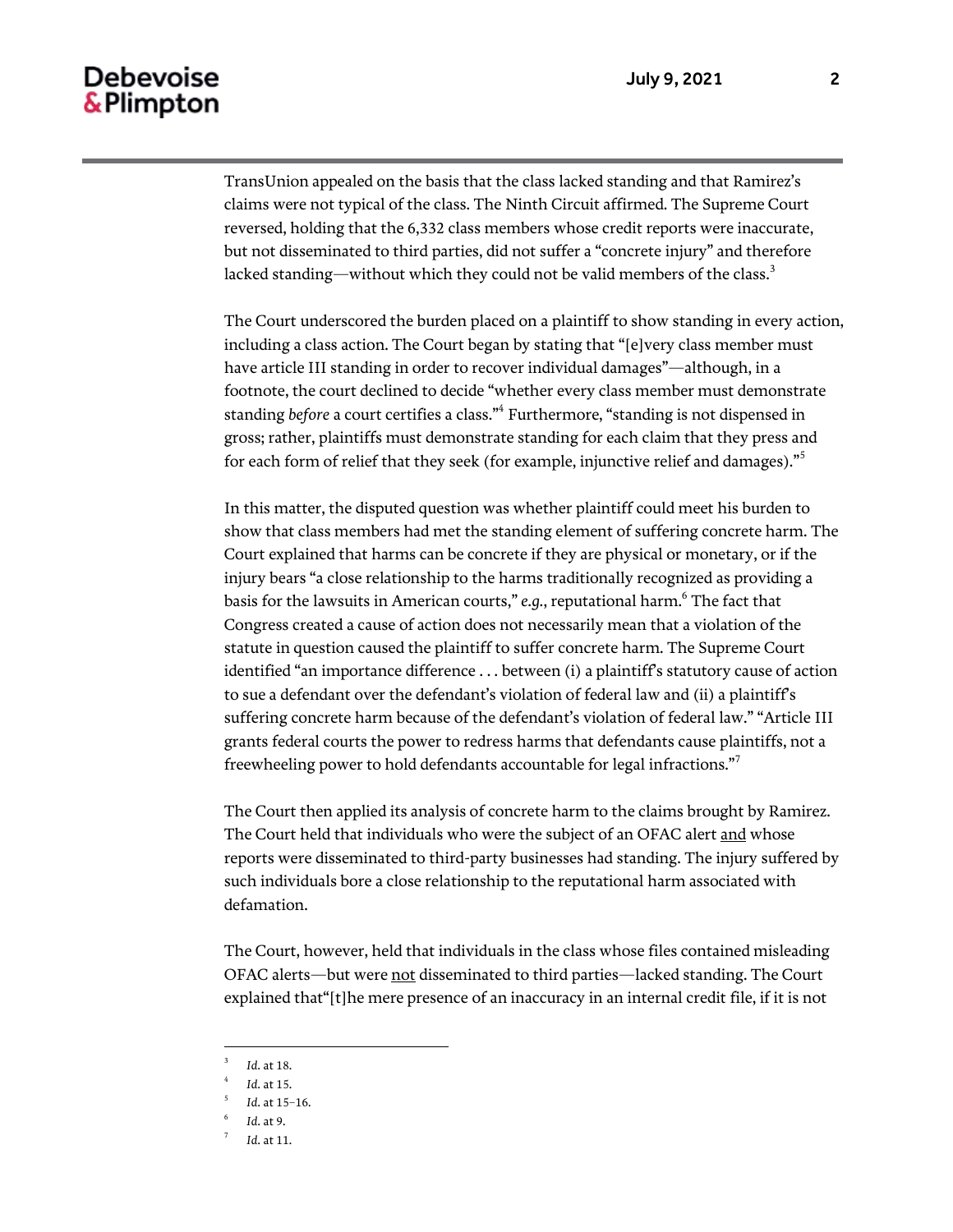disclosed to a third party, causes no concrete harm."<sup>8</sup> The Court analogized the situation to one where a defamatory letter was written and not disseminated.

The Court rejected the argument presented by plaintiffs that the risk of future harm was sufficient to confer standing. The Court explained that while injunctive relief may be appropriate to avert future harm, a risk of future harm does not qualify as a concrete harm for the purpose of seeking damages "unless the exposure to the risk of future harm itself causes a *separate* concrete harm."<sup>9</sup> The plaintiffs here did not demonstrate they had suffered from some other injury apart from the mere risk of potential future disclosure—and indeed plaintiffs did not present evidence that the class members even knew that there were OFAC alerts in their files. Moreover, "[t]he plaintiffs had the burden to prove at trial that their reports were actually sent to third-party businesses" and their attempt to imply that some reports likely were provided to businesses was insufficient to confer standing.<sup>10</sup> The Court noted that plaintiffs could have obtained such evidence by contacting the absent class members, but did not do so.

**Class Action Defense in Light of** *Transunion*. Defense counsel in class actions should carefully consider whether and how *TransUnion* can be incorporated into their defense strategy. The central teaching of *TransUnion* is that class action plaintiffs bear the burden of coming forward with evidence that all class members have standing—and that standing exists for each claim and form of relief. Defense counsel may be able to contest standing where, among other things, (i) there is no evidence that the defendant violated the law in its alleged interaction with certain putative class members or (ii) class members seek damages for a harm that may occur in the future or is otherwise highly speculative. Moreover, even if plaintiffs meet their burden with respect to some class members, defense counsel can seek to narrow the class and exclude members for whom plaintiffs cannot establish standing.

Defense counsel may also be able to argue that a class action cannot be certified at all because fact-intensive individualized inquiries are required to determine whether class members have standing.<sup>11</sup> Although the Supreme Court declined to resolve the issue, it cited to an Eleventh Circuit decision holding that a class seeking damages could not be certified without considering whether individualized standing determinations predominated. *TransUnion* should be helpful in making this argument in other circuits. In light of the Supreme Court's emphasis on absent class members having standing, it would be illogical for a district court to certify a class, only to find itself in a situation

l

<sup>8</sup> *Id.* at 19.

<sup>9</sup> *Id.* at 20.

<sup>10</sup> *Id.* at 24.

 $11$  This argument can be made in addition to other arguments about why a class cannot be certified, including that fact-intensive issues are required to determine class membership and/or liability, or that the named plaintiff is not typical of the alleged class.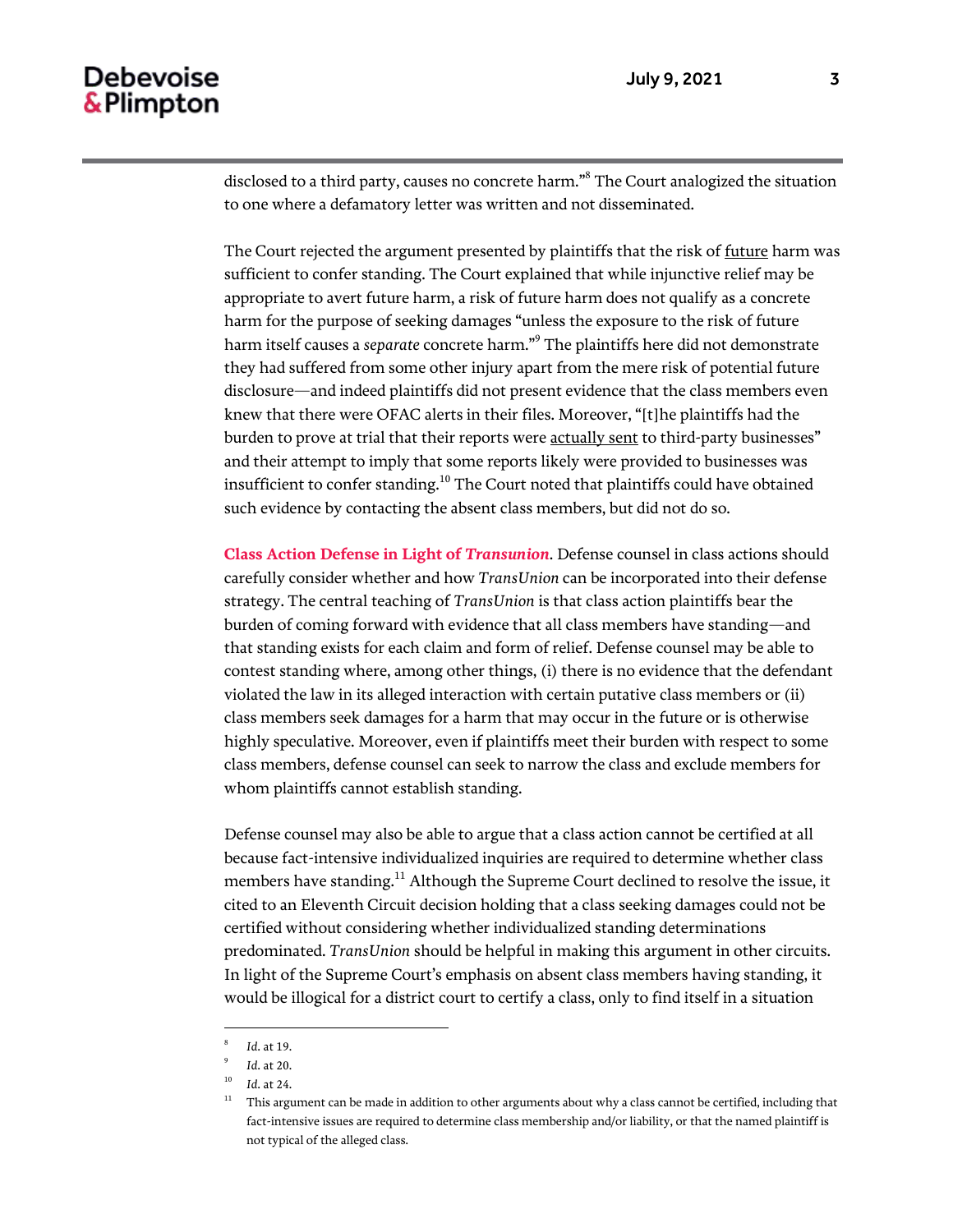where a class action became unmanageable because individualized determinations were needed to determine who had standing in the first place.

For defense counsel, the argument that individualized inquires are required to determine standing may be a powerful defense to class certification. In a case similar to *TransUnion*, for example, defense counsel might be able to present evidence in support of the argument that the only way to determine whether a report with misleading information was provided to a third party is to conduct plaintiff-by-plaintiff mini-trials to determine what, if anything, happened to the report. Courts have repeatedly recognized that class actions cannot be certified under such circumstances.

Finally, defense counsel should take note of Justice Thomas' observation in dissent that *TransUnion* may prove to be a pyrrhic victory because plaintiffs may bring similar class actions in state court and now have new arguments against removal to federal court. The trend of plaintiffs' counsel preferring state court is not new. It is the consequence of a variety of decisions by the federal judiciary that have held class actions to higher standards in recent years.

Regardless, defense counsel will still have the opportunity to remove state court class actions to federal court. Whether through the Class Action Fairness Act or when diversity requirements are met, defendants can remove and dismiss claims brought by class members who lack federal standing, at least in the first instance.

And even when plaintiffs' counsel successfully brings a class action that cannot be removed, that is not necessarily a victory for the plaintiff. To start, for any defendant with nationwide operations, a class action brought in state court will be much smaller than a nationwide class brought in federal court. Further, defense counsel may have options available to them above and beyond the class action defenses that are available in federal court. In particular, the defendant may be able to argue—relying on the Supreme Court's opinion in *Bristol Myers Squibb* (discussed [here\)](https://www.debevoise.com/-/media/files/insights/publications/2017/06/20170623_supreme_court_limits_forum_shopping_creates_risk_management_opportunities.pdf)—that the state lacks jurisdiction over claims brought on behalf of out-of-state plaintiffs. A defendant may also be able to limit the scope of a class or argue that a class cannot be certified when federal claims rely on a state statute because those claims would entail applying a state's law outside its borders. That is a particular issue with respect to communications involving cellular telephones, as it may be impossible to determine, without detailed inquiry, whether an alleged class member was in or outside a state at the time of the alleged conduct.

\* \* \*

Please do not hesitate to contact us with any questions.